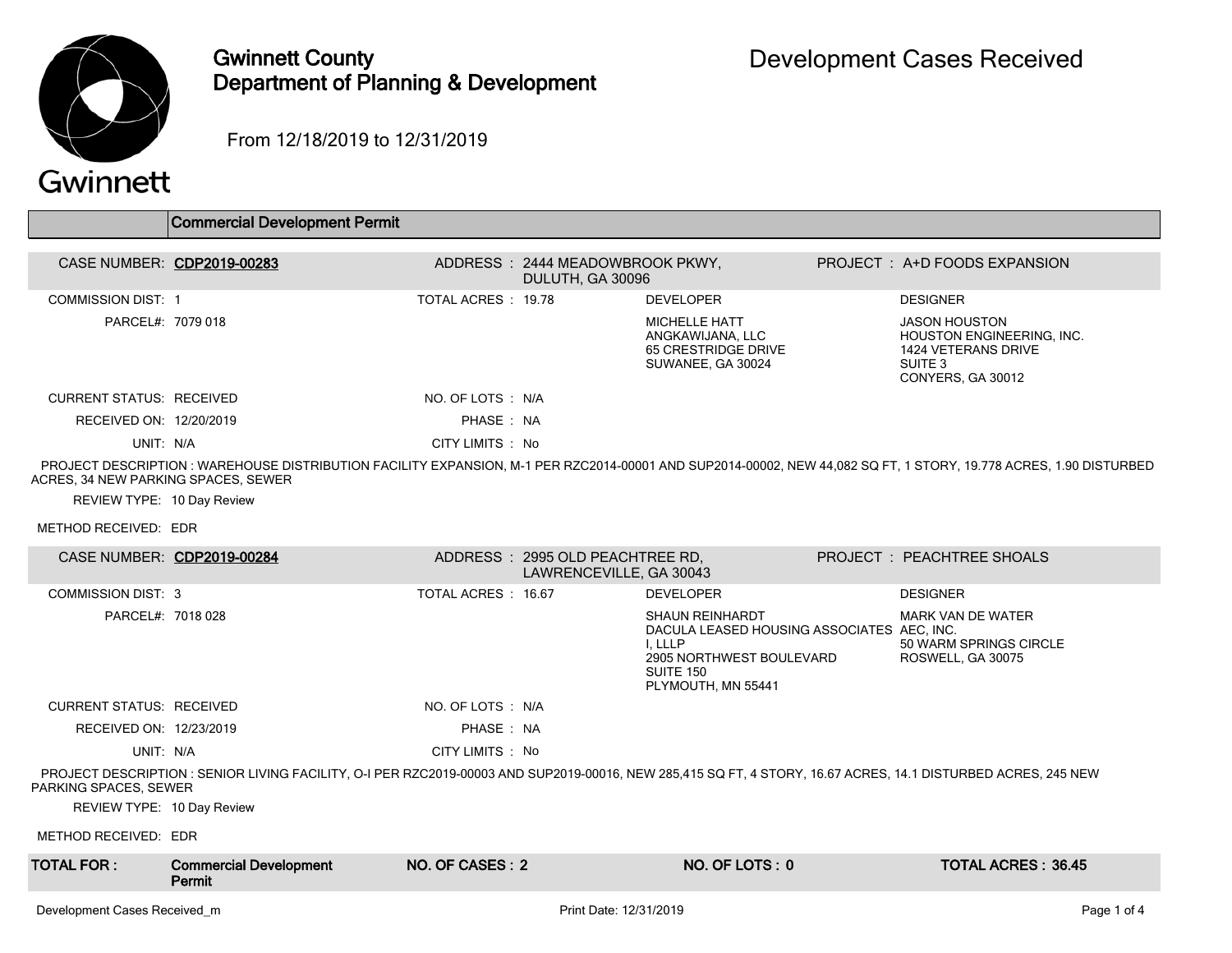|                                                    | <b>Final Plat</b>                                                                                                                                |                    |                  |                                                                                                                         |                                                                                                                                                    |
|----------------------------------------------------|--------------------------------------------------------------------------------------------------------------------------------------------------|--------------------|------------------|-------------------------------------------------------------------------------------------------------------------------|----------------------------------------------------------------------------------------------------------------------------------------------------|
| CASE NUMBER: FPL2019-00082                         |                                                                                                                                                  |                    | <b>GA</b>        | ADDRESS: 4278 BRASELTON HWY, HOSCHTON,                                                                                  | PROJECT : HAMILTON PRESERVE                                                                                                                        |
| <b>COMMISSION DIST: 4</b>                          |                                                                                                                                                  | TOTAL ACRES: 28.27 |                  | <b>DEVELOPER</b>                                                                                                        | <b>DESIGNER</b>                                                                                                                                    |
| PARCEL#: 3003 135                                  |                                                                                                                                                  |                    |                  | <b>CLINT WALTERS</b><br>SPARTAN INVESTORS I, LLC<br>390 BROGDON ROAD<br>SUWANEE, GA 30024                               | <b>CHRISTOPHER BALDWIN</b><br><b>DEVELOPMENT PLANNING &amp;</b><br>ENGINEERING. INC.<br>5074 BRISTOL INDUSTRIAL WAY<br>SUITE A<br>BUFORD, GA 30518 |
| <b>CURRENT STATUS: RECEIVED</b>                    |                                                                                                                                                  | NO. OF LOTS : 137  |                  |                                                                                                                         |                                                                                                                                                    |
| RECEIVED ON: 12/20/2019                            |                                                                                                                                                  | PHASE: NA          |                  |                                                                                                                         |                                                                                                                                                    |
| UNIT: N/A                                          |                                                                                                                                                  | CITY LIMITS : No   |                  |                                                                                                                         |                                                                                                                                                    |
| REVIEW TYPE: 10 Day Review<br>METHOD RECEIVED: EDR | PROJECT DESCRIPTION : SINGLE FAMILY SUBDIVISION, TND PER RZR2018-00006, 137 LOTS, 28.568 ACRES, 6.01 ACRES OPEN SPACE, SEWER                     |                    |                  |                                                                                                                         |                                                                                                                                                    |
| CASE NUMBER: FPL2019-00083                         |                                                                                                                                                  |                    |                  | ADDRESS: SOUTH SIDE RD, BUFORD, GA 30518                                                                                | PROJECT: CASTLEBERRY HILLS PHASE 2 UNIT<br>4                                                                                                       |
| <b>COMMISSION DIST: 1</b>                          |                                                                                                                                                  | TOTAL ACRES : 4.83 |                  | <b>DEVELOPER</b>                                                                                                        | <b>DESIGNER</b>                                                                                                                                    |
| PARCEL#: 7230 004                                  |                                                                                                                                                  |                    |                  | <b>MARK RICHARDSON</b><br>SOUTHSIDE VENTURES. LLC<br>2169 LAWRENCEVILLE HIGHWAY<br>SUITE 200<br>LAWRENCEVILLE, GA 30044 | <b>JOHN MERDER</b><br>TRAVIS PRUITT & ASSOCIATES, INC.<br>4317 PARK DRIVE<br>SUITE 400<br>NORCROSS, GA 30093                                       |
| <b>CURRENT STATUS: RECEIVED</b>                    |                                                                                                                                                  | NO. OF LOTS : 35   |                  |                                                                                                                         |                                                                                                                                                    |
| RECEIVED ON: 12/23/2019                            |                                                                                                                                                  | PHASE: 2           |                  |                                                                                                                         |                                                                                                                                                    |
| UNIT: 4                                            |                                                                                                                                                  | CITY LIMITS : No   |                  |                                                                                                                         |                                                                                                                                                    |
|                                                    | PROJECT DESCRIPTION: SINGLE FAMILY SUBDIVISION, PHASE 2 UNIT 4, R-ZT AND R75-CSO PER RZR2006-00011 AND RZM2005-00012, 35 LOTS, 4.83 ACRES, SEWER |                    |                  |                                                                                                                         |                                                                                                                                                    |
| REVIEW TYPE: 10 Day Review                         |                                                                                                                                                  |                    |                  |                                                                                                                         |                                                                                                                                                    |
| METHOD RECEIVED: EDR                               |                                                                                                                                                  |                    |                  |                                                                                                                         |                                                                                                                                                    |
| CASE NUMBER: FPL2019-00084                         |                                                                                                                                                  |                    | BUFORD, GA 30519 | ADDRESS : OLD FRIENDSHIP RD (3900 BLOCK),                                                                               | <b>PROJECT : ESTATES AT OLD FRIENDSHIP</b>                                                                                                         |
| <b>COMMISSION DIST: 4</b>                          |                                                                                                                                                  | TOTAL ACRES : 6.00 |                  | <b>DEVELOPER</b>                                                                                                        | <b>DESIGNER</b>                                                                                                                                    |
| PARCEL#: 1003 002                                  |                                                                                                                                                  |                    |                  | KEITH BREEDLOVE<br>LAKES PARKWAY 11, LLC<br>4705 HAMILTON MILL ROAD<br><b>BUFORD, GA 30518</b>                          | <b>GUY ABERNATHY</b><br>RINGO ABERNATHY & ASSOCIATES, INC.<br>174 DACULA ROAD<br>DACULA, GA 30019                                                  |
| <b>CURRENT STATUS: RECEIVED</b>                    |                                                                                                                                                  | NO. OF LOTS : 9    |                  |                                                                                                                         |                                                                                                                                                    |

RECEIVED ON: 12/23/2019 **PHASE** : NA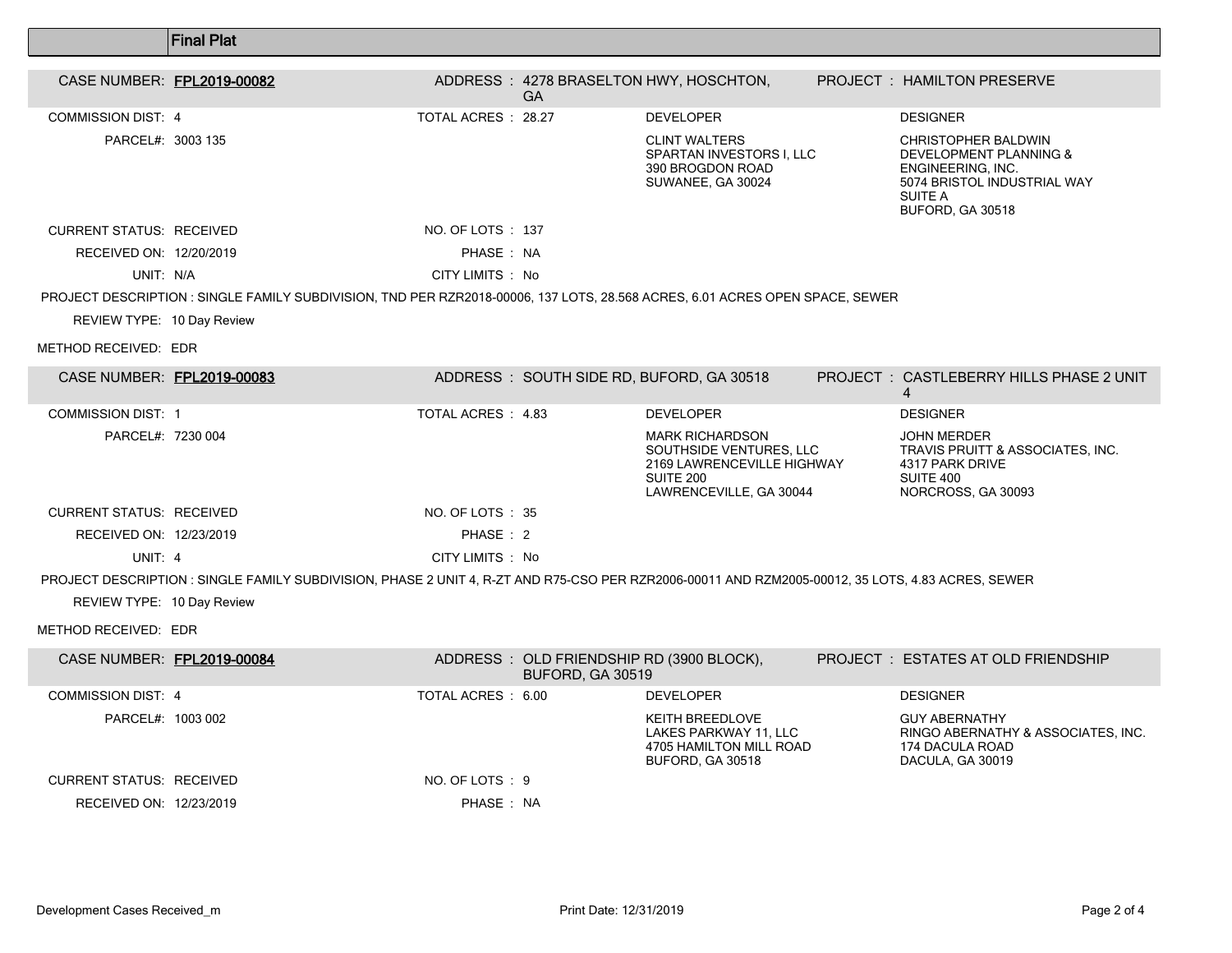### CASE NUMBER: FPL2019-00084 ADDRESS : OLD FRIENDSHIP RD (3900 BLOCK), BUFORD, GA 30519

UNIT: N/A CITY LIMITS : No

PROJECT DESCRIPTION : SINGLE FAMILY SUBDIVISION, R-100, 9 LOTS, 6.0 ACRES, SEPTIC

REVIEW TYPE: 10 Day Review

METHOD RECEIVED: EDR

| <b>TOTAL FOR:</b>               | <b>Final Plat</b>                                                                                                                       | NO. OF CASES: 3     |          | <b>NO. OF LOTS: 181</b>                                                                                              | <b>TOTAL ACRES: 39.10</b>                                                                                                                           |
|---------------------------------|-----------------------------------------------------------------------------------------------------------------------------------------|---------------------|----------|----------------------------------------------------------------------------------------------------------------------|-----------------------------------------------------------------------------------------------------------------------------------------------------|
|                                 | <b>Subdivision Development Permit</b>                                                                                                   |                     |          |                                                                                                                      |                                                                                                                                                     |
|                                 | CASE NUMBER: SDP2019-00061                                                                                                              |                     | GA 30052 | ADDRESS: 88 LOGANVILLE HWY, LOGANVILLE,                                                                              | PROJECT: INDEPENDENCE POD F                                                                                                                         |
| <b>COMMISSION DIST: 3</b>       |                                                                                                                                         | TOTAL ACRES : 81.56 |          | <b>DEVELOPER</b>                                                                                                     | <b>DESIGNER</b>                                                                                                                                     |
| PARCEL#: 5164 002               |                                                                                                                                         |                     |          | <b>IAN YOUNG</b><br>FORESTAR GROUP, INC.<br>3330 CUMBERLAND BOULEVARD, S.E.<br><b>SUITE 275</b><br>ATLANTA, GA 30339 | <b>MATTHEW KACZENSKI</b><br><b>PLANNERS AND ENGINEERS</b><br><b>COLLABORATIVE</b><br>350 RESEARCH COURT<br>SUITE 200<br>PEACHTREE CORNERS, GA 30092 |
| <b>CURRENT STATUS: RECEIVED</b> |                                                                                                                                         | NO. OF LOTS : 167   |          |                                                                                                                      |                                                                                                                                                     |
| RECEIVED ON: 12/23/2019         |                                                                                                                                         | PHASE: NA           |          |                                                                                                                      |                                                                                                                                                     |
| UNIT: N/A                       |                                                                                                                                         | CITY LIMITS : No    |          |                                                                                                                      |                                                                                                                                                     |
|                                 | PROJECT DESCRIPTION: SINGLE FAMILY SUBDIVISION, R-75 AND R-100 PER RZR2015-00004, 167 UNITS, 81.56 ACRES, 47.124 DISTURBED ACRES, SEWER |                     |          |                                                                                                                      |                                                                                                                                                     |
| REVIEW TYPE: 10 Day Review      |                                                                                                                                         |                     |          |                                                                                                                      |                                                                                                                                                     |
| METHOD RECEIVED: EDR            |                                                                                                                                         |                     |          |                                                                                                                      |                                                                                                                                                     |
|                                 | CASE NUMBER: SDP2019-00062                                                                                                              |                     | GA 30517 | ADDRESS: 1431 DEE KENNEDY RD, BRASELTON,                                                                             | PROJECT: DEE KENNEDY ROAD TRACT                                                                                                                     |
| <b>COMMISSION DIST: 3</b>       |                                                                                                                                         | TOTAL ACRES : 13.00 |          | <b>DEVELOPER</b>                                                                                                     | <b>DESIGNER</b>                                                                                                                                     |
| PARCEL#: 3004 061               |                                                                                                                                         |                     |          | <b>CORBITT WOODS</b><br>JAB DEVELOPMENT, LLC<br>POST OFFICE BOX 906<br>BRASELTON, GA 30517                           | <b>ED MYERS</b><br><b>MYERS &amp; COMPANY</b><br>POST OFFICE BOX 634<br>GAINESVILLE, GA 30503                                                       |
| <b>CURRENT STATUS: RECEIVED</b> |                                                                                                                                         | NO. OF LOTS: 55     |          |                                                                                                                      |                                                                                                                                                     |
| RECEIVED ON: 12/26/2019         |                                                                                                                                         | PHASE: NA           |          |                                                                                                                      |                                                                                                                                                     |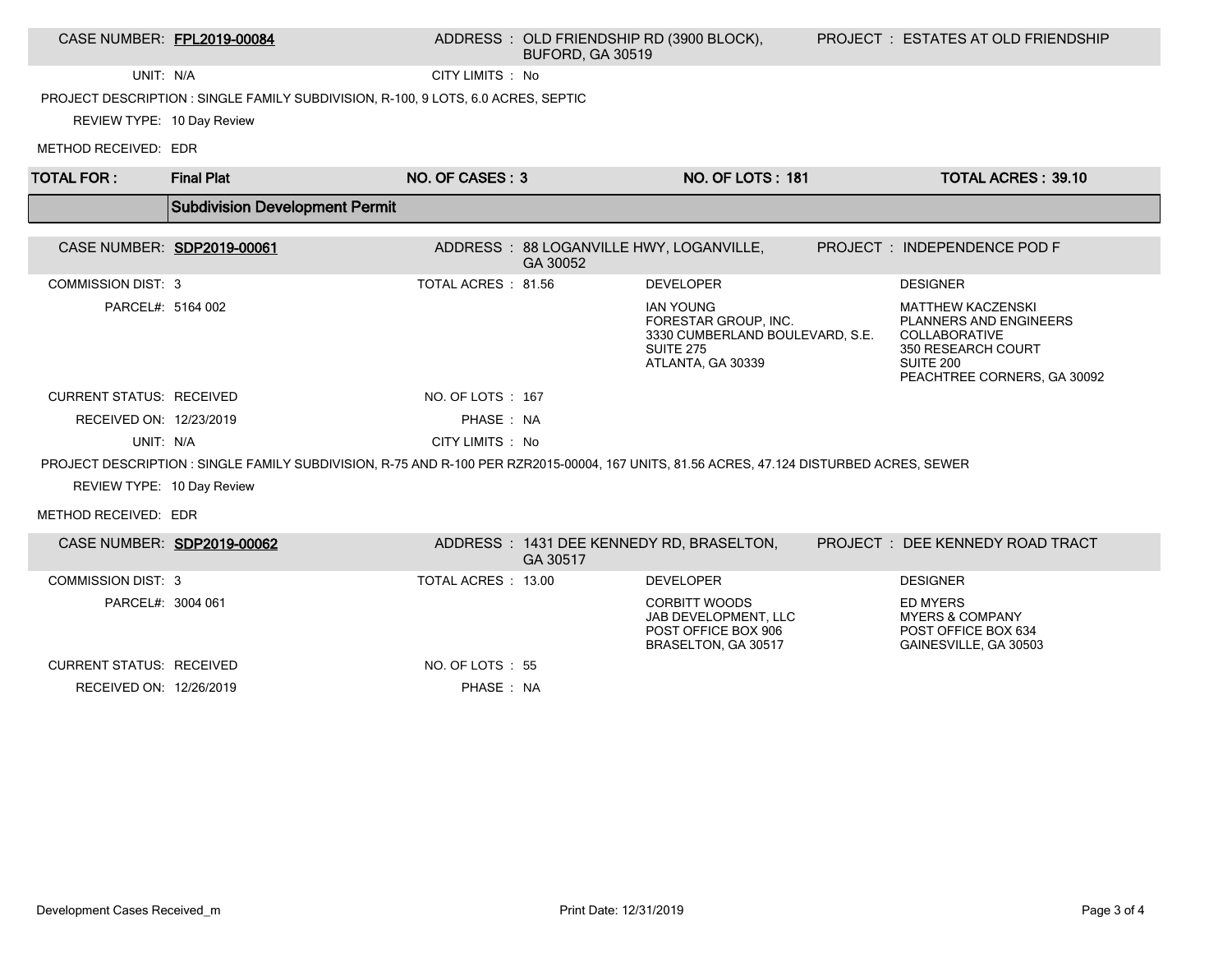|                            | CASE NUMBER: SDP2019-00062                                                                                               |                  | ADDRESS : 1431 DEE KENNEDY RD, BRASELTON,<br>GA 30517 |                         | PROJECT: DEE KENNEDY ROAD TRACT |  |
|----------------------------|--------------------------------------------------------------------------------------------------------------------------|------------------|-------------------------------------------------------|-------------------------|---------------------------------|--|
| UNIT: N/A                  |                                                                                                                          | CITY LIMITS : No |                                                       |                         |                                 |  |
|                            | PROJECT DESCRIPTION: SINGLE FAMILY SUBDIVISION, TND PER RZR2018-00007, 55 LOTS, 13.00 ACRES, 10.0 DISTURBED ACRES, SEWER |                  |                                                       |                         |                                 |  |
| REVIEW TYPE: 10 Day Review |                                                                                                                          |                  |                                                       |                         |                                 |  |
| METHOD RECEIVED: EDR       |                                                                                                                          |                  |                                                       |                         |                                 |  |
| <b>TOTAL FOR:</b>          | <b>Subdivision Development</b><br>Permit                                                                                 | NO. OF CASES: 2  |                                                       | <b>NO. OF LOTS: 222</b> | TOTAL ACRES: 94.56              |  |
|                            |                                                                                                                          |                  |                                                       |                         |                                 |  |
| <b>GRAND TOTALS</b>        |                                                                                                                          | NO. OF CASES : 7 |                                                       | <b>NO. OF LOTS: 403</b> | TOTAL ACRES: 170.11             |  |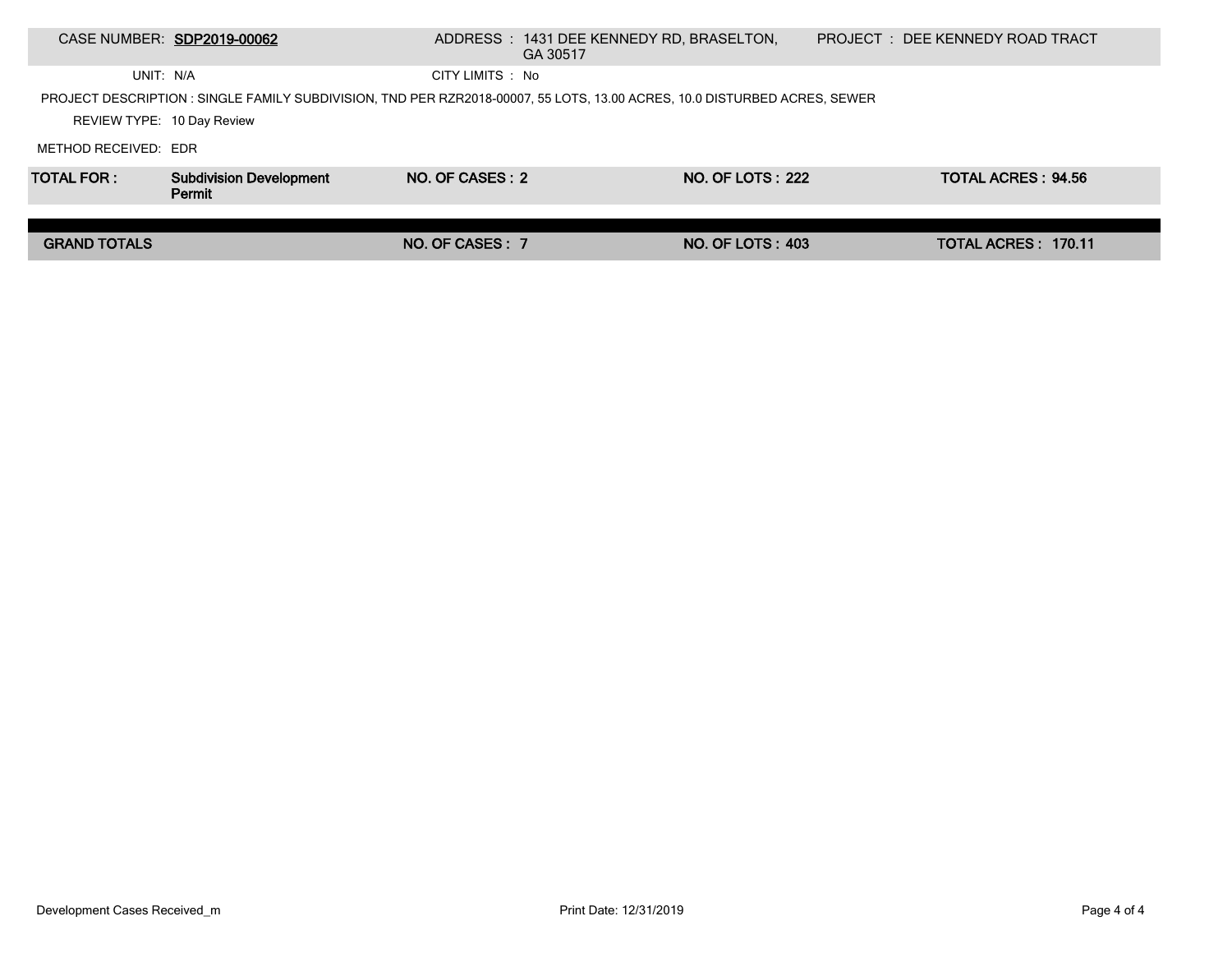

## Gwinnett County Department of Planning & Development

From 12/18/2019 to 12/31/2019

|                                                                    | <b>Commercial Development Permit</b>    |                    |          |                                                                                                                         |                                                                                                                                             |
|--------------------------------------------------------------------|-----------------------------------------|--------------------|----------|-------------------------------------------------------------------------------------------------------------------------|---------------------------------------------------------------------------------------------------------------------------------------------|
|                                                                    | CASE NUMBER: CDP2019-00285              |                    |          | ADDRESS: 2212 ALCOVY RD, DACULA, GA 30019                                                                               | PROJECT : ALCOVY MINI STORAGE                                                                                                               |
| <b>COMMISSION DIST: 3</b>                                          |                                         | TOTAL ACRES: 8.97  |          | <b>DEVELOPER</b>                                                                                                        | <b>DESIGNER</b>                                                                                                                             |
| PARCEL#: 5277 018                                                  |                                         |                    |          | <b>TOMMY HUGHES</b><br>TAJ INVESTMENT PROPERTIES. LLC<br>4375 OLD HAMILTON ROAD<br><b>BUFORD, GA 30518</b>              | <b>TYLER MARCHMAN</b><br>ALLIANCE ENGINEERING & PLANNING,<br><b>LLC</b><br>299 S. MAIN STREET<br><b>SUITE A</b><br>ALPHARETTA, GA 30009     |
| <b>CURRENT STATUS: RECEIVED</b>                                    |                                         | NO. OF LOTS : N/A  |          |                                                                                                                         |                                                                                                                                             |
| RECEIVED ON: 12/27/2019                                            |                                         | PHASE: NA          |          |                                                                                                                         |                                                                                                                                             |
| UNIT: N/A                                                          |                                         | CITY LIMITS : Yes  |          |                                                                                                                         |                                                                                                                                             |
| <b>SEWER</b><br>REVIEW TYPE: 10 Day Review<br>METHOD RECEIVED: EDR |                                         |                    |          |                                                                                                                         |                                                                                                                                             |
| <b>TOTAL FOR:</b>                                                  | <b>Commercial Development</b><br>Permit | NO. OF CASES: 1    |          | NO. OF LOTS: 0                                                                                                          | <b>TOTAL ACRES: 8.97</b>                                                                                                                    |
|                                                                    | <b>Final Plat</b>                       |                    |          |                                                                                                                         |                                                                                                                                             |
| CASE NUMBER: FPL2019-00081                                         |                                         |                    | GA 30519 | ADDRESS : POINT ROCK (1000 BLOCK), BUFORD,                                                                              | PROJECT: RESERVE AT BOGAN LAKES PHASE<br>3B                                                                                                 |
| <b>COMMISSION DIST: 4</b>                                          |                                         | TOTAL ACRES: 20.59 |          | <b>DEVELOPER</b>                                                                                                        | <b>DESIGNER</b>                                                                                                                             |
| PARCEL#: 1004 993                                                  |                                         |                    |          | <b>BRENT TUCKER</b><br>CENTURY COMMUNITIES OF GEORGIA.<br><b>LLC</b><br>3091 GOVERNORS LAKE DRIVE<br>NORCROSS, GA 30017 | <b>CHRIS BALDWIN</b><br>DEVELOPMENT PLANNING AND<br><b>ENGINEERING</b><br>5074 BRISTOL INDUSTRIAL WAY<br><b>SUITE A</b><br>BUFORD, GA 30518 |
| <b>CURRENT STATUS: RECEIVED</b>                                    |                                         | NO. OF LOTS : 39   |          |                                                                                                                         |                                                                                                                                             |
| RECEIVED ON: 12/19/2019                                            |                                         | PHASE: 3B          |          |                                                                                                                         |                                                                                                                                             |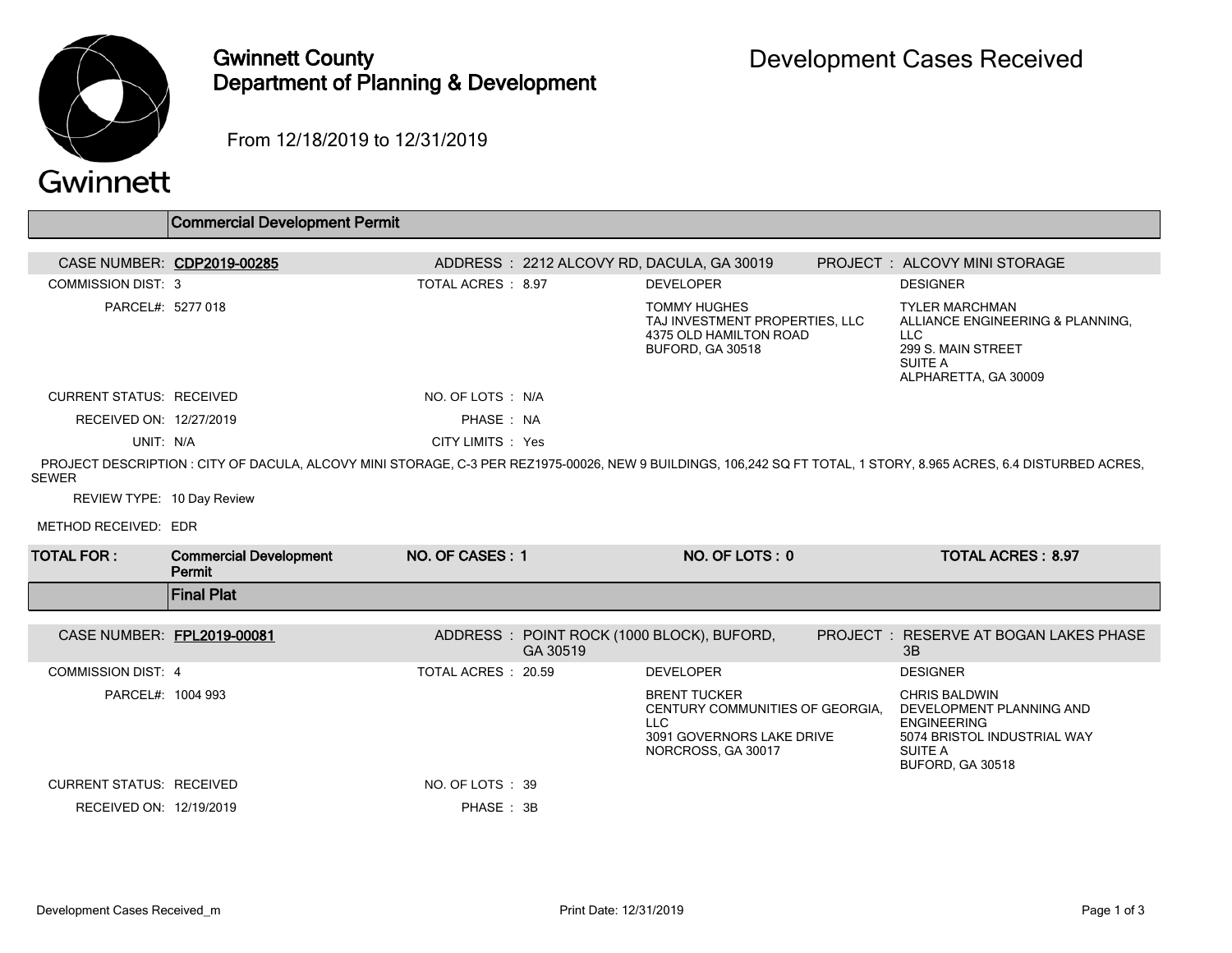| CASE NUMBER: FPL2019-00081      |                                                                                                                                   |                       | GA 30519                                          | ADDRESS : POINT ROCK (1000 BLOCK), BUFORD,                                                                                       | <b>PROJECT : RESERVE AT BOGAN LAKES PHASE</b><br>3B                                                             |
|---------------------------------|-----------------------------------------------------------------------------------------------------------------------------------|-----------------------|---------------------------------------------------|----------------------------------------------------------------------------------------------------------------------------------|-----------------------------------------------------------------------------------------------------------------|
| UNIT: N/A                       |                                                                                                                                   | CITY LIMITS : Yes     |                                                   |                                                                                                                                  |                                                                                                                 |
|                                 | PROJECT DESCRIPTION : CITY OF BUFORD, RESERVE AT BOGAN LAKES, PHASE 3B, R-100, 39 LOTS, 20.59 ACRES, 8.23 OPEN SPACE ACRES, SEWER |                       |                                                   |                                                                                                                                  |                                                                                                                 |
| REVIEW TYPE: 10 Day Review      |                                                                                                                                   |                       |                                                   |                                                                                                                                  |                                                                                                                 |
| METHOD RECEIVED: EDR            |                                                                                                                                   |                       |                                                   |                                                                                                                                  |                                                                                                                 |
| CASE NUMBER: FPL2019-00085      |                                                                                                                                   |                       | ADDRESS: 240 OAK ST, LAWRENCEVILLE, GA<br>30046   |                                                                                                                                  | PROJECT : CITY VIEW PHASE 2                                                                                     |
| <b>COMMISSION DIST: 4</b>       |                                                                                                                                   | TOTAL ACRES : 3.26    |                                                   | <b>DEVELOPER</b>                                                                                                                 | <b>DESIGNER</b>                                                                                                 |
|                                 | PARCEL#: 5146E017                                                                                                                 |                       |                                                   | <b>RICHPORT PROPERTIES</b><br>4402 CHAMBLEE TUCKER ROAD<br>TUCKER, GA 30084                                                      | <b>GRANT CROWE</b><br><b>BLUE LANDWORKS</b><br>5019 WEST BROAD STREET<br>SUITE M230<br>SUGAR HILL, GA 30518     |
| <b>CURRENT STATUS: RECEIVED</b> |                                                                                                                                   | NO. OF LOTS : 26      |                                                   |                                                                                                                                  |                                                                                                                 |
| RECEIVED ON: 12/31/2019         |                                                                                                                                   | PHASE: 2              |                                                   |                                                                                                                                  |                                                                                                                 |
| UNIT: N/A                       |                                                                                                                                   | CITY LIMITS : Yes     |                                                   |                                                                                                                                  |                                                                                                                 |
|                                 | PROJECT DESCRIPTION : CITY OF LAWRENCEVILLE, CITY VIEW PHASE 2, O-I, 26 LOTS, 3.26 ACRES, SEWER                                   |                       |                                                   |                                                                                                                                  |                                                                                                                 |
| REVIEW TYPE: 10 Day Review      |                                                                                                                                   |                       |                                                   |                                                                                                                                  |                                                                                                                 |
|                                 |                                                                                                                                   |                       |                                                   |                                                                                                                                  |                                                                                                                 |
| METHOD RECEIVED: EDR            |                                                                                                                                   |                       |                                                   |                                                                                                                                  |                                                                                                                 |
| <b>TOTAL FOR:</b>               | <b>Final Plat</b>                                                                                                                 | NO. OF CASES: 2       |                                                   | NO. OF LOTS: 65                                                                                                                  | <b>TOTAL ACRES: 23.85</b>                                                                                       |
|                                 | <b>Subdivision Development Permit</b>                                                                                             |                       |                                                   |                                                                                                                                  |                                                                                                                 |
|                                 | CASE NUMBER: SDP2019-00060                                                                                                        |                       | ADDRESS: 3197 CLASSIC DR, SNELLVILLE, GA<br>30078 |                                                                                                                                  | PROJECT: SUMMIT CHASE PHASES 1 & 2                                                                              |
| <b>COMMISSION DIST: 3</b>       |                                                                                                                                   | TOTAL ACRES: 83.20    |                                                   | <b>DEVELOPER</b>                                                                                                                 | <b>DESIGNER</b>                                                                                                 |
| PARCEL#: 5093 106               |                                                                                                                                   |                       |                                                   | <b>JOHN MALLOY</b><br>PATRICK MALLOY COMMUNITIES<br>4770 SOUTH ATLANTA ROAD<br>SOUTHEAST<br>SUITE 100<br><b>SMYRNA, GA 30080</b> | <b>ANDY WHITE</b><br><b>THOMAS &amp; HUTTON</b><br>5553 PEACHTREE ROAD<br><b>SUITE 175</b><br>ATLANTA, GA 30341 |
| <b>CURRENT STATUS: RECEIVED</b> |                                                                                                                                   | NO. OF LOTS : 278     |                                                   |                                                                                                                                  |                                                                                                                 |
| RECEIVED ON: 12/18/2019         |                                                                                                                                   | <b>PHASE: 1&amp;2</b> |                                                   |                                                                                                                                  |                                                                                                                 |
| UNIT: N/A                       |                                                                                                                                   | CITY LIMITS : Yes     |                                                   |                                                                                                                                  |                                                                                                                 |
|                                 | PROJECT DESCRIPTION : CITY OF SNELLVILLE, SUMMIT CHASE PHASES 1 & 2, RS-180, 278 LOTS, 83.2 ACRES, 79.8 DISTURBED ACRES, SEWER    |                       |                                                   |                                                                                                                                  |                                                                                                                 |
| REVIEW TYPE: 10 Day Review      |                                                                                                                                   |                       |                                                   |                                                                                                                                  |                                                                                                                 |